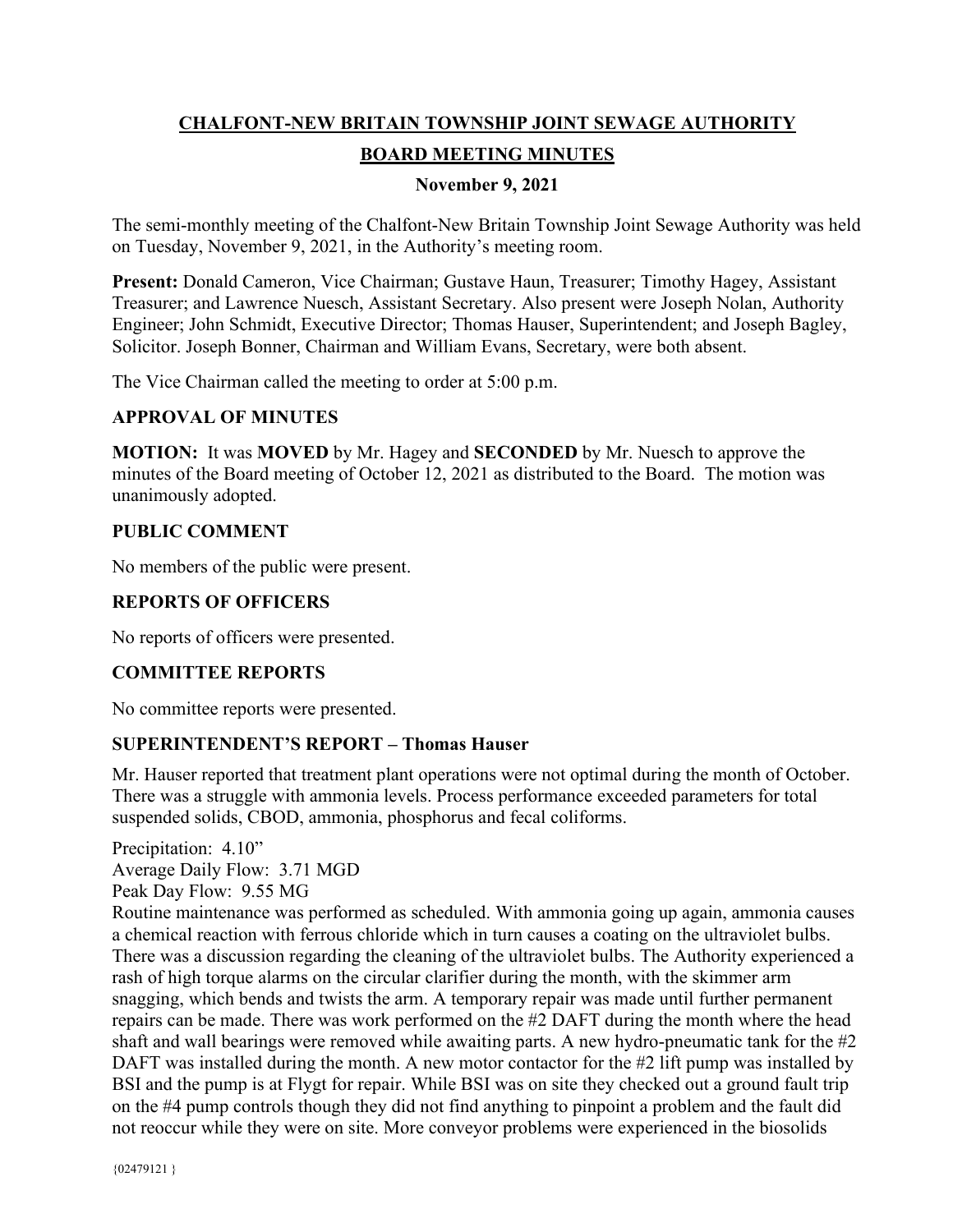processing system where a retainer bolt broke and allowed the auger to slide down the trough and rub against the end plate.

In the collection system, routine pump station maintenance was performed. Personnel assisted Performance Pipe Inc. during the lining of the sewer main across Route 152. Two new tie-ins to the collection system were inspected. Three manholes were raised for the paving project on Hilltown Pike. Emergency backup batteries were replaced for all six pump stations. Potassium permanganate tanks were taken out of service for the Winter.

The Board asked several questions. There was a question about how long it takes Flygt to repair the Authority pump. Mr. Hauser responded that he did not know but that there have been delays areawide as a result of the September 1 storm. Another question was how the UV bulbs are cleaned. Mr. Hauser discussed soaking them in a solution for 3 hours in an expedited process and he discussed another proposed method involving creation of a tank of cleaning solution. In response to a third question, Mr. Hauser stated that it has been great having BSI at the site when needed. He added that BSI has been very responsive when needed.

Mr. Hagey stated that repeated permit violations is unsatisfactory and that the Authority is responsible to make sure that the limits are met and to get results.

Mr. Hauser stated that the gear box that was pulled out is being replaced by one that is ordered and as well as one that was taken to a repair shop, but Mr. Hauser was later told that it is not worth repairing. Because there was no choice but to put back in the gear box which was making noises, it was reinstalled and it is now not making any noise.

Mr. Hagey repeated that going forward, he is hoping to see better results in terms of permit compliance.

## **EXECUTIVE DIRECTOR'S REPORT – John Schmidt**

Mr. Schmidt reviewed the budget reports for the Fiscal Year ending in 2021 and for the Fiscal Year of 2021-22. Mr. Schmidt reviewed expenses, capital funds, tapping fees and other topics. Mr. Schmidt reported that at some point in the near future, the Board is going to have to look at available plant capacity. There was a brief discussion about past rate increases. Mr. Schmidt discussed recent cost increases in general. As examples, he reported that natural gas prices will be going up, and the Authority also just received a surcharge for delivery of ferrous chloride. Mr. Schmidt made a proposed increase in budgeting for I&I repair to be performed during 2021-22. Mr. Schmidt also reviewed funds allocated for certain expenses such as a pickup truck and a forklift which had not yet been purchased. It was reported that there are no more capital contributions from BCW&SA in the immediate future. \$2,500,000.00 in expenses has been allotted for the Pump Station #4 project. There was a Board question regarding the timing of Pump Station #4 going out to bid. It is expected to be shovel-ready by the Spring of 2022.

The Board recessed into Executive Session at approximately 5:25 pm to discuss the proposed acquisition of easements in connection with the Pump Station #4 Project. The Board returned to its regular session at approximately 5:30 pm.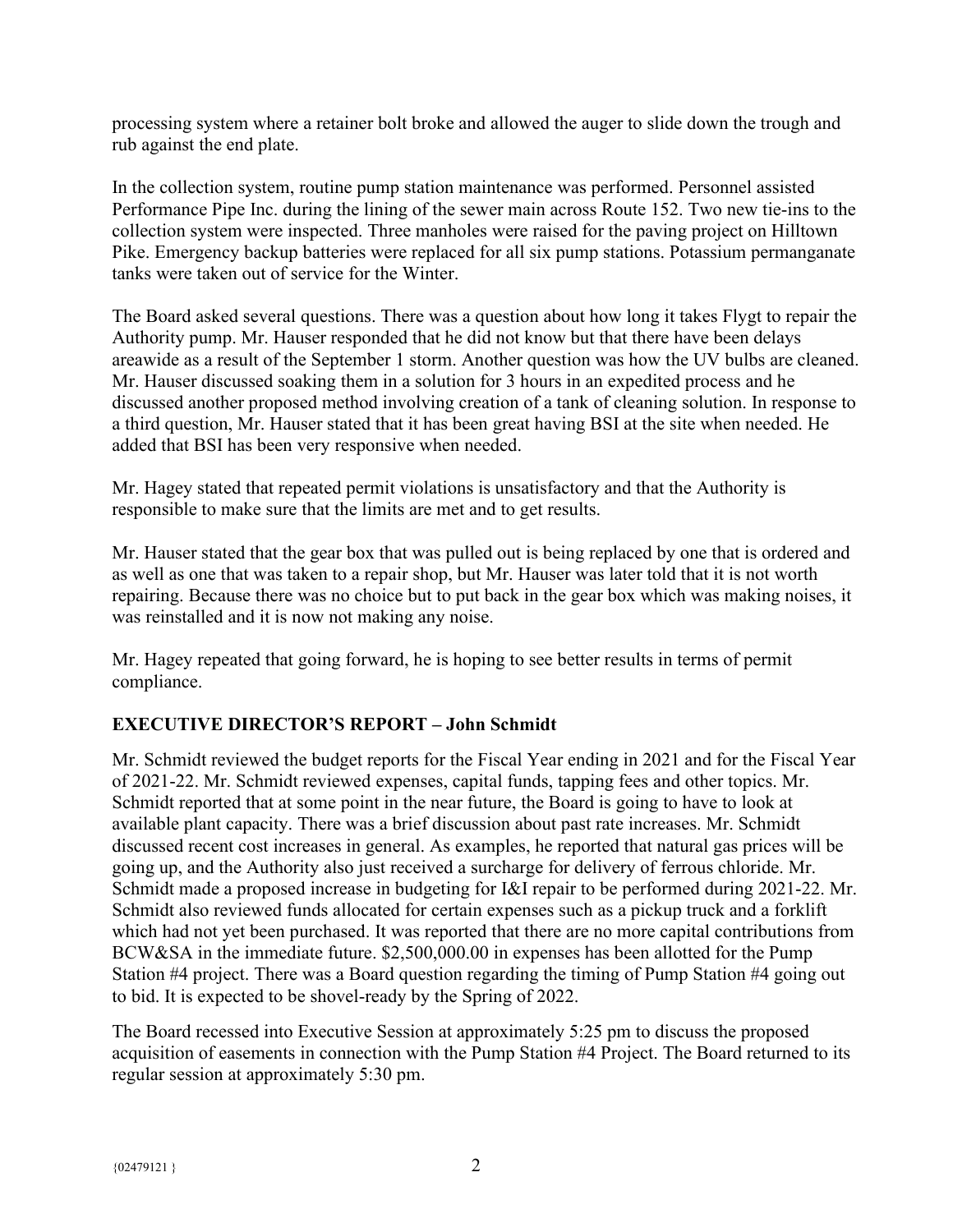**MOTION:** It was **MOVED** by Mr. Hagey and **SECONDED** by Mr. Haun to acquire 6 easements in accordance with the recommendation of Mr. Schmidt on pricing. The motion was unanimously adopted.

**MOTION**: It was **MOVED** by Mr. Hagey and **SECONDED** by Mr. Nuesch to approve the revised budget for 2021-22. The motion was unanimously adopted.

Mr. Schmidt next presented the Deed of Dedication and Bill of Sale for the Chalfont View project.

**MOTION:** It was **MOVED** by Mr. Hagey and **SECONDED** by Mr. Nuesch to approve the Deed of Dedication and Bill of Sale for Chalfont View. The motion was unanimously adopted.

The Board recessed into Executive Session at approximately 5:35 pm to discuss issues related to sewer backups in connection with the September 1 hurricane and related attorney-client privileged matters. The Board returned to its regular session at approximately 5:51 pm.

Mr. Schmidt reported that New Britain Township kindly agreed to waive the \$1,200.00 fee for the Zoning Hearing Board application regarding Pump Station #4.

Mr. Schmidt and Mr. Cameron will attend the PMAA dinner, and Mr. Nolan and Mr. Hagey will also be present.

Following the discussion, there was a consensus of the Board reached to schedule the holiday party for the same location as in the recent past.

Mr. Schmidt reported that retired employee Rosemary Perrine passed away last Tuesday. A consensus was reached to send flowers to Ms. Perrine's funeral or memorial service.

## **ENGINEER'S REPORT – Joseph Nolan**

Mr. Nolan reported that the Act 537 Plan Special Study has been submitted to DEP and they are reviewing it. Following that anticipated approval, Mr. Nolan will submit a Part II permit application to DEP. The design plans for the pump station are complete. Specifications for the pump station are completed. There will be a future meeting with North Penn Water Authority and North Wales Water Authority regarding boring under their lines. The current design will be shown to the Water Authorities at that time. The Zoning Hearing for the Pump Station is scheduled for December 16. The PennDOT permit has already been received.

Mr. Nolan presented Requisition No. 227 for Capital Expenditures in the amount of \$6,335.87 regarding I&I repairs.

**MOTION:** It was **MOVED** by Mr. Hagey and **SECONDED** by Mr. Nuesch to approve Requisition No. 227 for Capital Expenditures in the amount of \$6,335.87. The motion was unanimously adopted.

Mr. Nolan next presented Requisition No. 270 for Capital Improvements in the amount of \$4,135.94 related to Pump Station #4 professional fees.

**MOTION:** It was **MOVED** by Mr. Hagey and **SECONDED** by Mr. Nuesch to approve Requisition No. 270 for Capital Improvements in the amount of \$4,135.94. The motion was unanimously adopted.